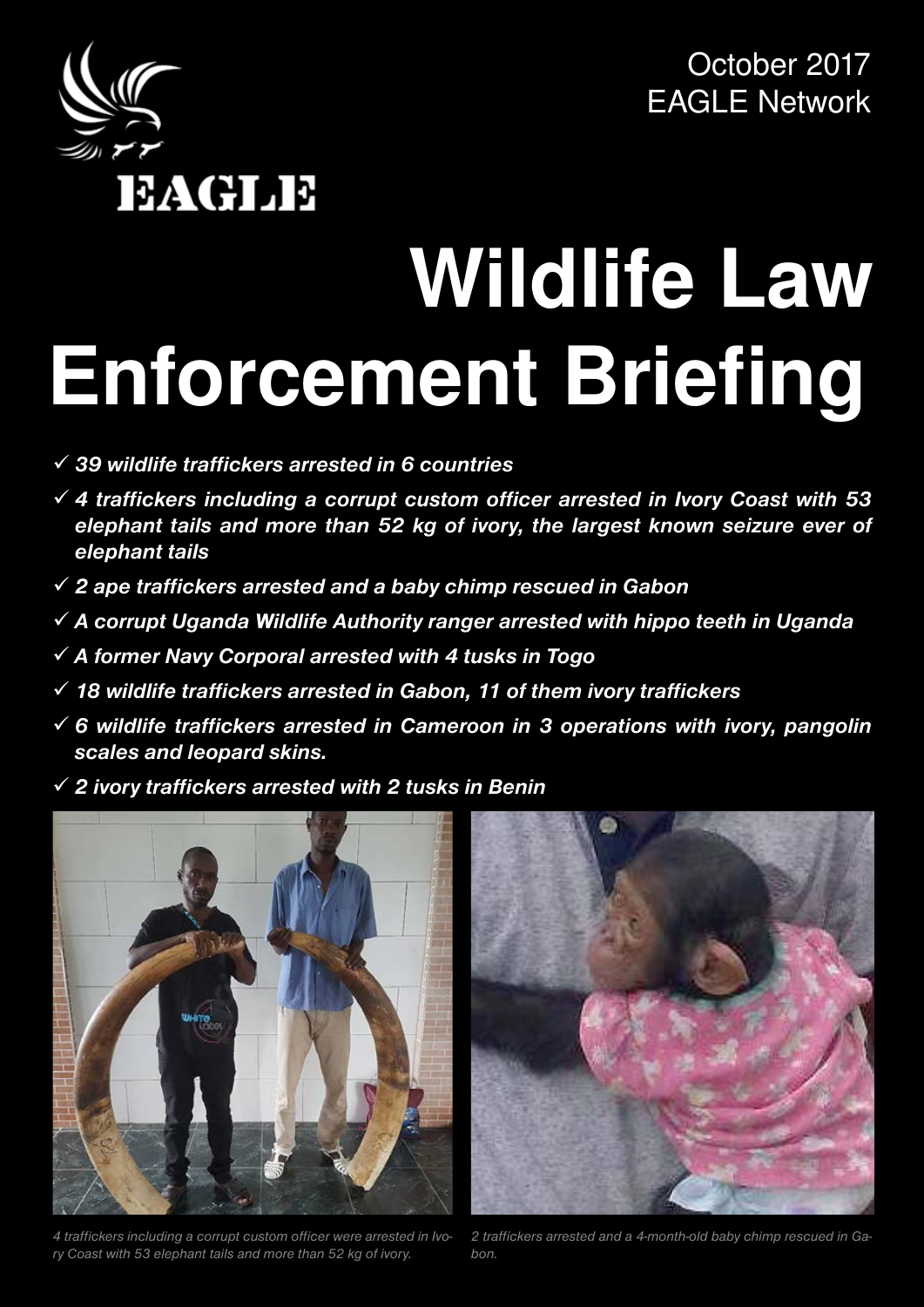# **Summary**

39 wildlife traffickers were arrested in 6 countries.

4 traffickers including a corrupt custom officer were arrested in Ivory Coast with 53 elephant tails and more than 52 kg of ivory. This is the largest known seizure ever of elephant tails representing the scale of the massacre by this ivory trafficking ring. These 53 killed elephants are just a snapshot of their ongoing illegal activities. The airport customs officer arrested is another flagrant example of corruption present in all sectors of public service. Money transfers across West Africa are being investigated. During the house searches more ivory objects were found, amongst other contraband from partially protected animals.

2 traffickers arrested and a 4-month-old baby chimp rescued in Gabon. They tried to market the chimp online, clothing the male chimp in a pink dress to at-



*2 traffickers were arrested in Cameroon with 2 leopard skins and pangolin scales.* 

tract buyers. The first one was arrested in the act after he arrived with the chimp to a court yard of a hotel to sell it. He denounced the owner of the baby chimp, who was immediately arrested as well when he tried to recover his share of the sale. The baby chimp got an immediate care at the International Centre for Medical Research and later was transported to the sanctuary in Lekedi Park for a life time care.

A corrupt Uganda Wildlife Authority ranger arrested with 8 hippo teeth in the West of the country. He stole the hippo teeth from the UWA storage and was arrested in a hotel in the act of selling them. He was already caught doing the same in the past but received only a warning from his supervisors. This time he remains behind bars.

An ivory trafficker arrested with 4 tusks in the capital of Togo. The former Corporal at the Togolese Navy was arrested when the taxi, he was using, was stopped and checked by OCTRIDB officers. Being scared he immediately admitted that the ivory was his and he intended to sell it.

18 wildlife traffickers were arrested in Gabon, 11 of them ivory traffickers. 5 ivory traffickers were arrested with 2 tusks in the East of the country. Among them was one Malian and one Cameroonian nationals. 3 ivory traffickers were arrested with 2 tusks and 18 ivory pieces. 3 traffickers arrested with 2 ivory tusks and a leopard skin.

6 wildlife traffickers were arrested in Cameroon in 3 operations with ivory, pangolin scales and leopard



*4 traffickers including a corrupt custom officer were arrested in Ivory Coast with 53 elephant tails and more than 52 kg of ivory. Rens Ilgen, the coordinator of EAGLE-Togo, supported the operation.*

skins. 2 ivory traffickers arrested with 2 elephant tusks in the capital city. 2 traffickers were arrested with over 50 kg of pangolin scales. They have a longstanding relationship with different networks including a Nigerian who regularly bought and exported pangolin scales. Their activity span across Gabon and Congo and had been going on for a number of years. 2 traffickers were arrested with 2 leopard skins and pangolin scales. One of the traffickers is said to be a traditional notable in an area where the illegal trade in leopard skins is rife. He is suspected to have trafficked over 10 skins a month before his arrest.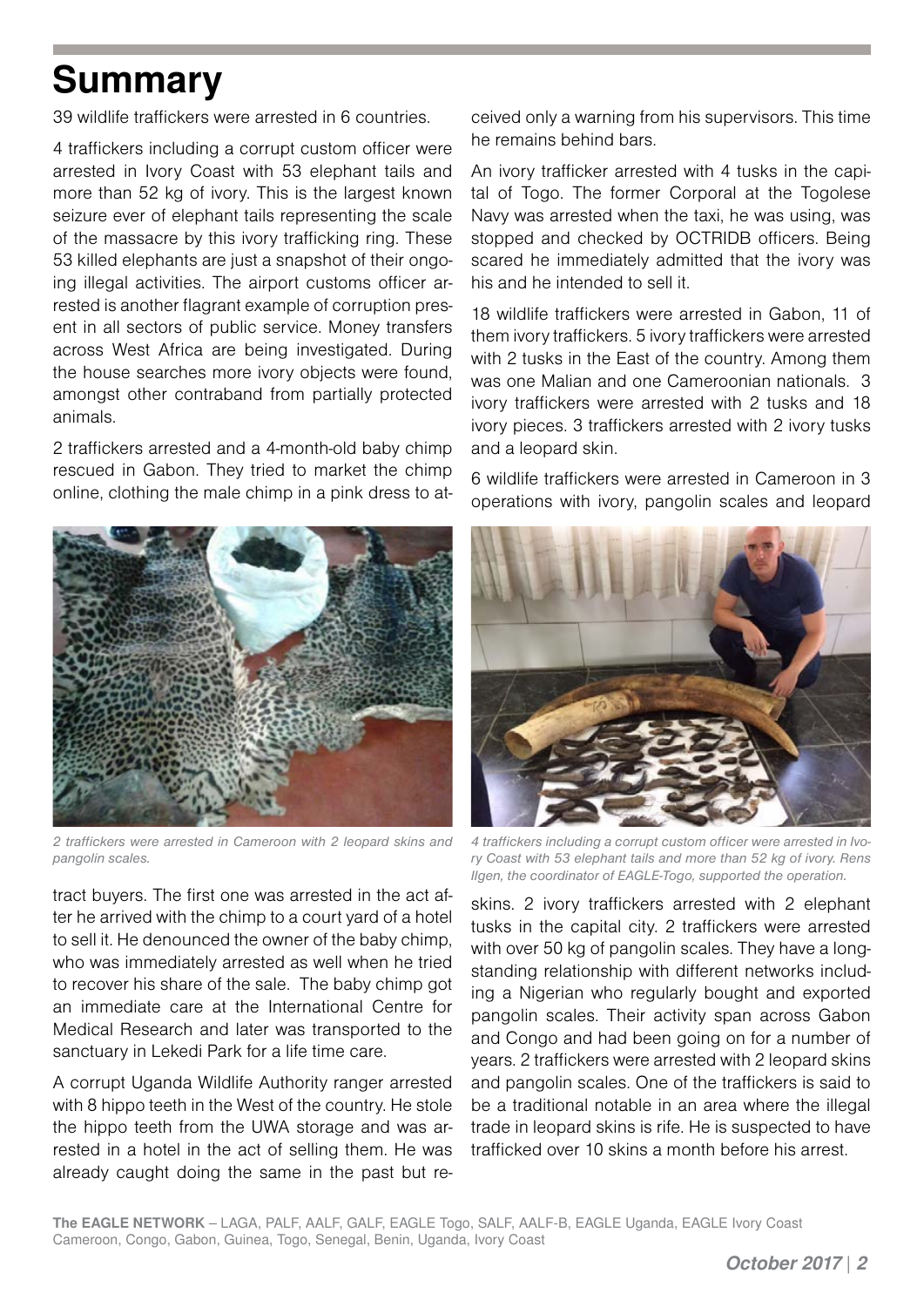#### **Cameroon – LAGA**

■ 2 ivory traffickers arrested with 2 elephant tusks in the capital city. One of them is a notorious trafficker, arrested together with the second trafficker Program of the US Fish and Wildlife Service. The 5-day meeting brought participants from several countries in the Central African sub region, the



*2 traffickers arrested with 2 leopard skins 2 traffickers arrested with over 50 kg of pangolin scales. and pangolin scales.*

shortly after returning to Yaounde with the ivory, concealed in a plastic bag. He is a taxi driver and uses his own taxi to traffic the contraband. He is connected to a ring of poachers who supply him with ivory.

- 2 traffickers arrested with over 50 kg of pangolin scales. They are experienced traffickers having a long-standing relationship with different networks including a Nigerian who regularly bought and exported pangolin scales. Their activity span across Gabon and Congo and had been going on for a number of years.
- 2 traffickers arrested with 2 leopard skins and pangolin scales. One of the leopard skins was still fresh indicating that the leopard was recently killed. One of the traffickers is said to be a traditional notable in an area where the illegal trade in leopard skins is rife. He is suspected to have trafficked over 10 skins a month before his arrest.
- The Deputy Director participated in the 17th Meeting of Parties to the Congo Basin Forest Partnership where he participated in several meeting sessions and side events. He held discussions with several government and NGO officials on wildlife law enforcement including the Head of the African

European Union and the US.

- A super volunteer, under the EAGLE management recruitment program, continued his training and testing.
- 3 investigators continued their test period.



*2 ivory traffickers arrested with 2 elephant tusks*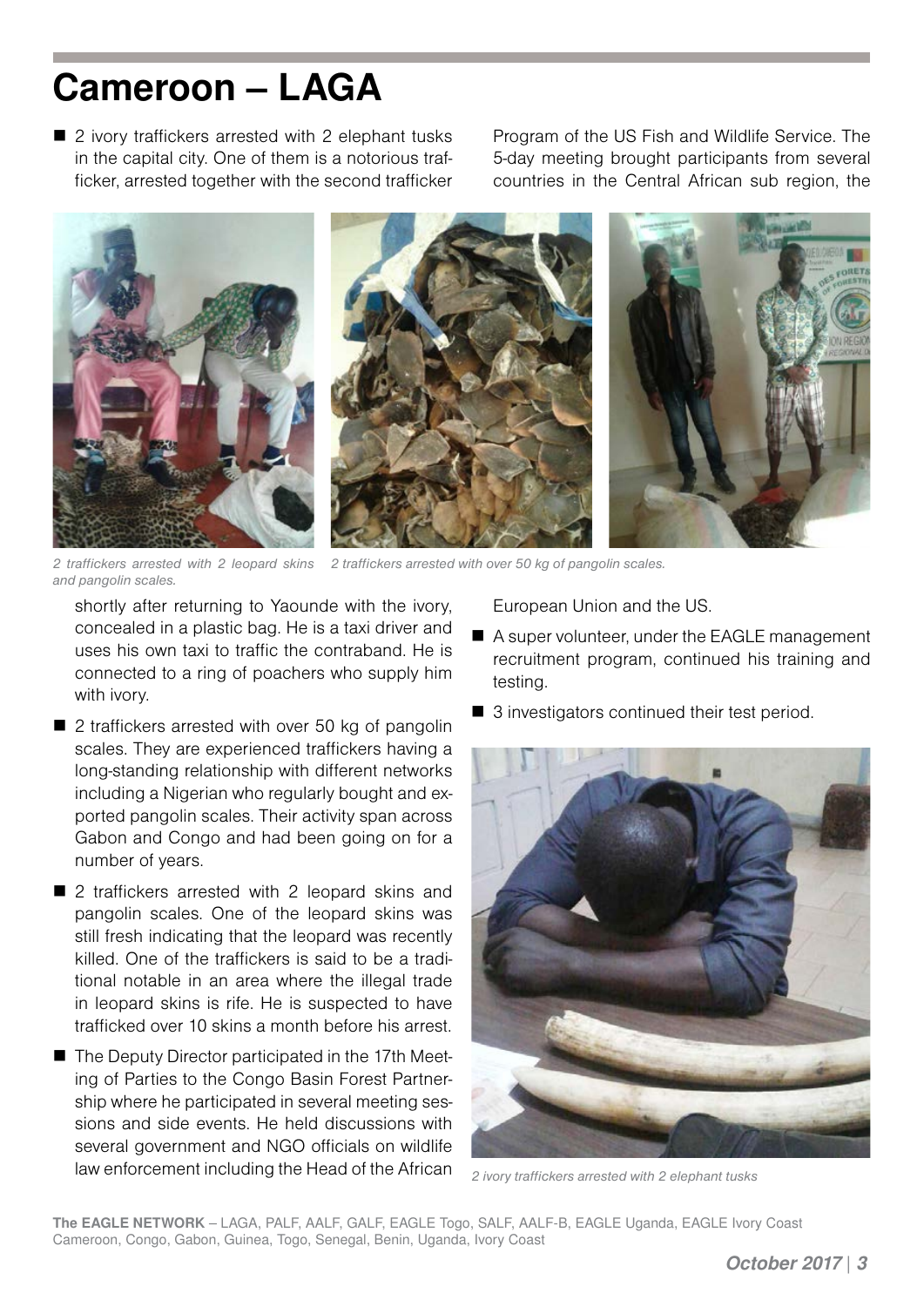## **Congo – PALF**

- The coordinator held several meetings with regional authorities, including the Director General of the Forest Economy and the Director of Fauna and Protected Areas to discuss the ongoing legal cases. She also met with several State Counsels, the Departmental Commanders of Gendarmerie and the Departmental Directors of Ministry of Environment.
- She also held a meeting with the Environment Officer of the EU Embassy to discuss the cooperation in fighting wildlife crime.
- $\blacksquare$  Recruitment process continued with 2 legal advisers on test period.
- An investigator from Congo travelled to Ivory Coast to support the project in investigations

#### **Gabon – AALF**





*2 traffickers arrested and a 4-month-old baby chimp rescued.* 

- 2 traffickers arrested and a 4-month-old baby chimp rescued. They tried to market the chimp online, clothing the male chimp in a pink dress to attract buyers. The first one was arrested in the act after he arrived with the chimp to a court yard of a hotel to sell it. He denounced the owner of the baby chimp, who was immediately arrested as well when he tried to recover his share of the sale. The baby chimp got an immediate care at the International Centre for Medical Research and later was transported to the sanctuary in Lekedi Park for a life time care.
- 5 ivory traffickers arrested with 2 tusks in the East of the country. Among them was one Malian and one Cameroonian nationals. They were arrested in the act when they were unloading the ivory from the car, getting ready for selling it.



*5 ivory traffickers arrested with 2 tusks in the East of the country.* 

**The EAGLE NETWORK** – LAGA, PALF, AALF, GALF, EAGLE Togo, SALF, AALF-B, EAGLE Uganda, EAGLE Ivory Coast Cameroon, Congo, Gabon, Guinea, Togo, Senegal, Benin, Uganda, Ivory Coast

*October 2017* | *4*

 5 leopard skin traffickers arrested in the South-west of the country. Three brothers were arrested in the act trafficking three leopard skins and an elephant tail, later they denounced 2 other traffickers. One was arrested during the night, the other one arrived at the police station to give an explanation of his involvement in the case and ended behind bars as well.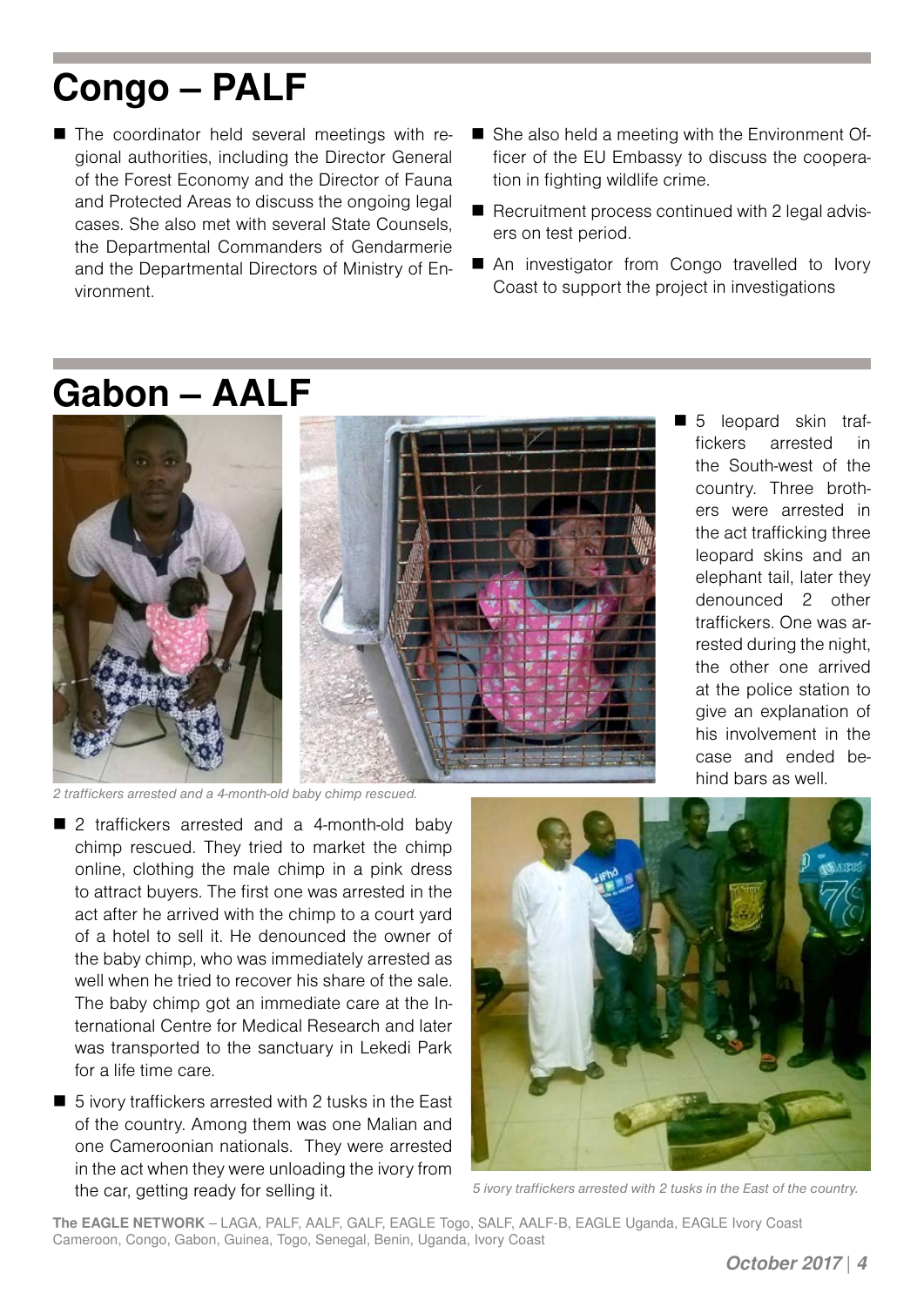



*3 ivory traffickers arrested with 2 tusks and 18 ivory pieces.* 

- 3 ivory traffickers arrested with 2 tusks and 18 ivory pieces. Two of them were arrested in the act as they attempted to sell the contraband. They denounced third trafficker, who was arrested the same day in his village.
- 3 traffickers arrested with 2 ivory tusks and a



*5 leopard skin traffickers arrested in the South-west of the country.* 

leopard skin. First one was arrested during the attempt to sell the contraband. He immediately denounced two other traffickers, sisters, who supplied the contraband. They were arrested in their home the same day. All three of them are behind bars, awaiting trial.

 $\blacksquare$  The coordinator participated in the 17<sup>th</sup> Meeting of Parties to the Congo Basin Forest Partnership in Cameroon, where he held a series of meetings



*3 traffickers arrested with 2 ivory tusks and a leopard skin.*

with representatives of USFWS, WCS, GEF, US Forest Service, FAO, WWF, UNESCO and other international institutions.

- The coordinator travelled to Brussels, Belgium, to meet with EU representatives to discuss cooperation in combating wildlife crime in Africa.
- The legal team held meetings with different Gabonese authorities, including the Sate Counsels in several regions, the Provincial Directors of Waters and Forests, the Head of Anti-Poaching, the Head of Judicial Police and others.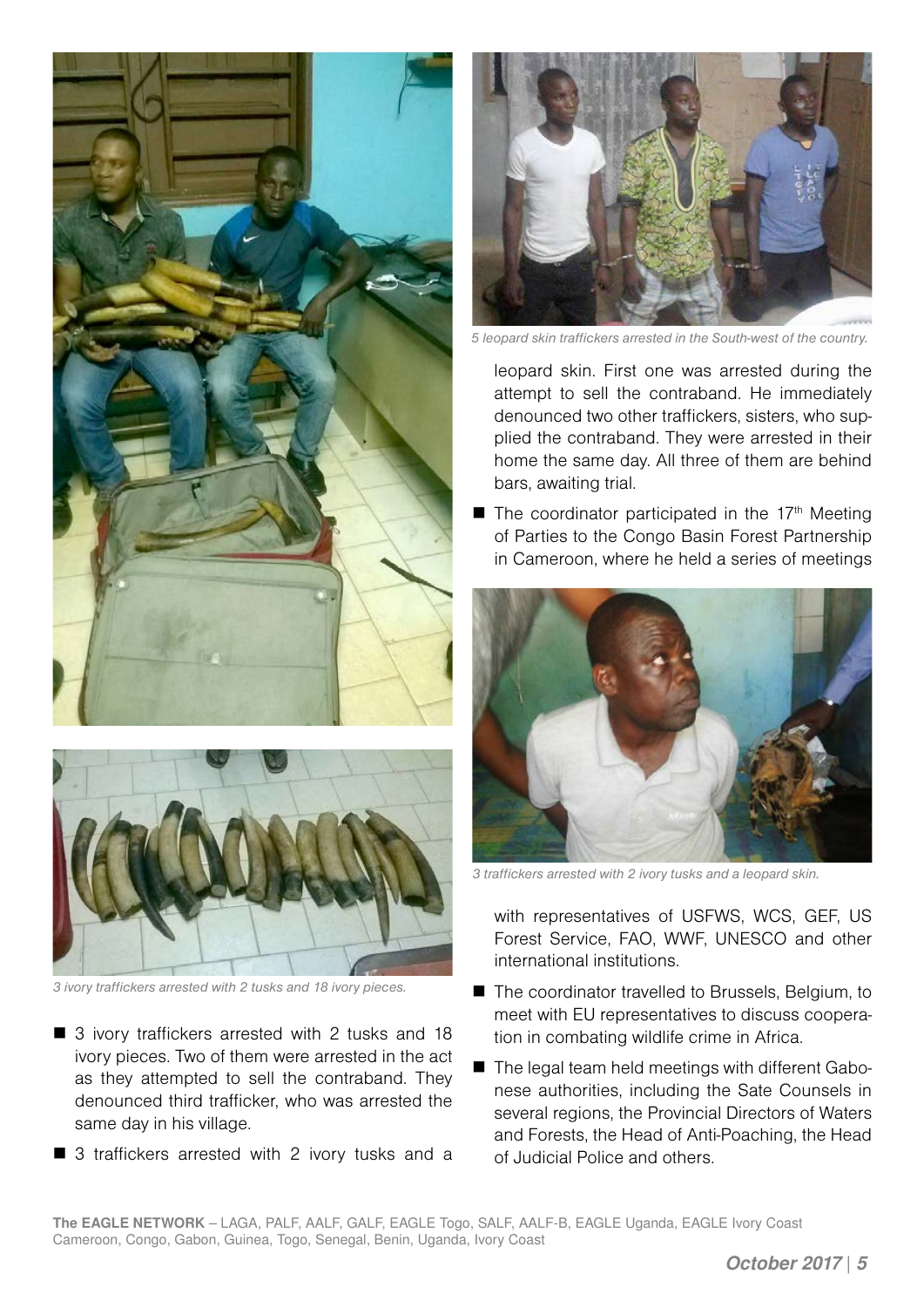# **Republic of Guinea – GALF**

- Charlotte Houpline, the WARA director, arrived in Guinea and met with the General Director of the Nature Conservancy and Management Authority, the CITES Focal Point and the National Director of Water and Forests to discuss combating the illegal trade in great apes.
- The Coordinator and the Head of the Legal Department held a meeting with French Custom experts to improve the cooperation in the fight

against fraud in the wildlife trafficking across borders.

■ The coordinator held a series of meetings with Guinea authorities including the Focal Point of the fight against wildlife crime of the Ministry of Environment, the General Director of the Corps des Conservateurs de la Nature, the Focal Point of CITES and others.

#### **Togo – EAGLE Togo**



- An ivory trafficker arrested with 4 tusks in the capital of the country. The former Corporal at the Togolese Navy was arrested when the taxi, he was using, was stopped and checked by OCTRIDB officers. Being scared he immediately admitted that the ivory was his and he intended to sell it. He remains behind bars, awaiting trial.
- 2 significant traffickers, arrested in April this year with 783 royal python skins, were sentenced to 2 years in prison. 2 baby turtle traffickers, arrested in March, were sentenced to 6 months in prison.
- Rens Ilgen, the coordinator of EAGLE-Togo, continued his mission to Ivory Coast to continue training, recruitment and coordination of the project.
- The assistant coordinator held a series of meeting with Togolese authorities, including the head of Interpol, the head of OCRTIDB, the head of Forest Police of Ministry of Environment, two Jurists of Ministry of Environment and a judge of the court of first instance of Lomé.



**The EAGLE NETWORK** – LAGA, PALF, AALF, GALF, EAGLE Togo, SALF, AALF-B, EAGLE Uganda, EAGLE Ivory Coast Cameroon, Congo, Gabon, Guinea, Togo, Senegal, Benin, Uganda, Ivory Coast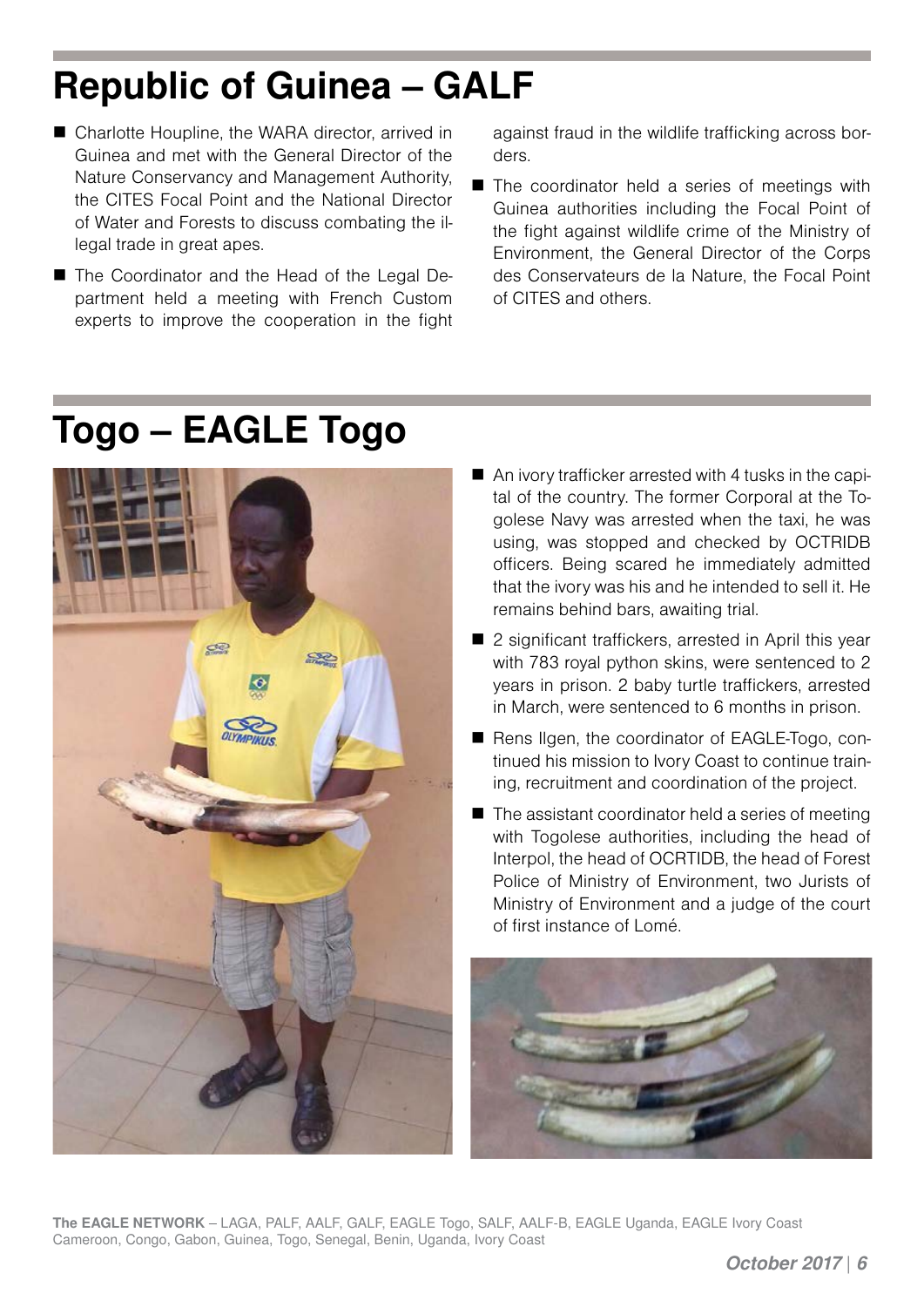# **Senegal - SALF**

- Absence of the coordinator limited the activities of the project. She travelled to France to continue the treatment of her knee, injured during an operation in Guinea in April.
- $\blacksquare$  Intense recruitment process continued with 5 activists starting their test period in the end of October.

# **Benin – AALF-B**

- 2 ivory traffickers arrested with 2 tusks in the capital city. They were arrested in the act in a hotel with ivory, concealed in a backpack. They are connected to a wider ring of traffickers, bringing ivory from Burkina Faso. They remain behind bars, awaiting trial.
- Good deterring sentence was achieved when one of the five ivory traffickers, arrested in July with 21 kg of ivory, was sentenced to 5 years in prison. Other three received suspended sentences.
- The coordinator and the legal team held a series

carried a training of the National Police senior officers at the National Police Academy. 100 participants were trained on environmental regulations and the methods used in combating the illegal wildlife trade.

- Nicolas Charron, the Monitoring and Evaluation officer conducted a mission to Benin to support the investigation department, to train and evaluate new investigators and to improve the management of the project.
- 2 investigators continued their test period.





**The Deputy Coordinator** 

# **Uganda - EAGLE Uganda**

- A corrupt Uganda Wildlife Authority ranger arrested with 8 hippo teeth in the West of the country. He stole the hippo teeth from the UWA storage and was arrested in a hotel in the act of selling them. He was already caught doing the same in the past but received only a warning from his supervisors. This time he remains behind bars.
- 3 traffickers of Kenyan nationality arrested with 2 large tusks, weighing 47 kg. They brought the ivory concealed in a bag on a motorbike from Kenya and tried to sell it in a hotel near the border.
- 2 ivory traffickers arrested in the capital city with 47 kg ivory. One of them is a manager of a res-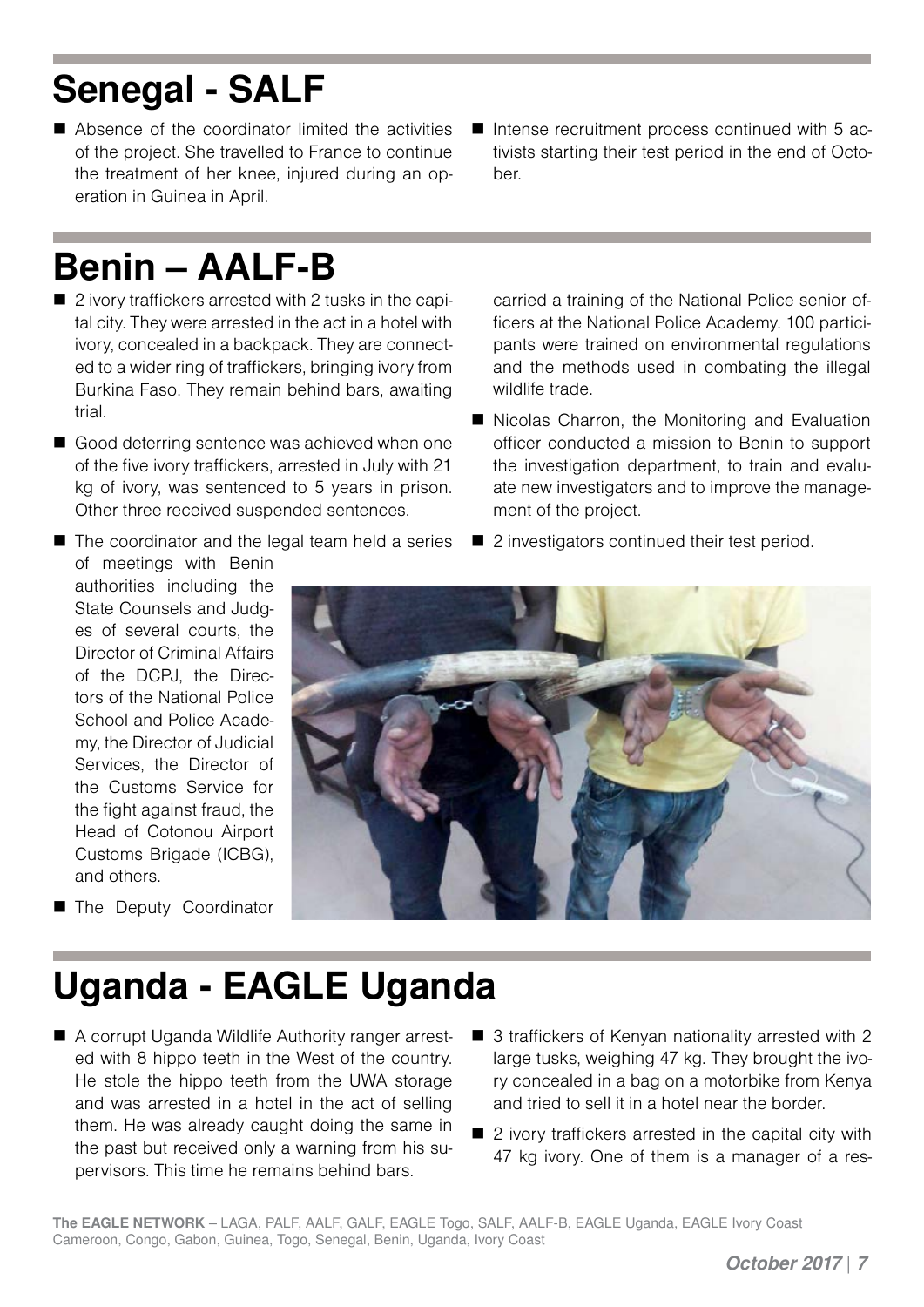

*A corrupt Uganda Wildlife Authority ranger arrested with hippo teeth 2 ivory traffickers arrested in the capital city with 47 kg ivory.*

taurant, where they attempted to carry the illegal deal, while the woman is an office assistant with an NGO, operating in agriculture. Connection to South Sudan and DRC is being investigated.

*An ivory trafficker arrested with 4 pieces of ivory in the capital city. An ivory trafficker with 2 large tusks arrested* 



■ An ivory trafficker with 2 large tusks arrested in the North of the country. He was concealing them in a plastic bag in his house, while looking for a buyer. He reminds behind bars.





**The EAGLE NETWORK** – LAGA, PALF, AALF, GALF, EAGLE Togo, SALF, AALF-B, EAGLE Uganda, EAGLE Ivory Coast Cameroon, Congo, Gabon, Guinea, Togo, Senegal, Benin, Uganda, Ivory Coast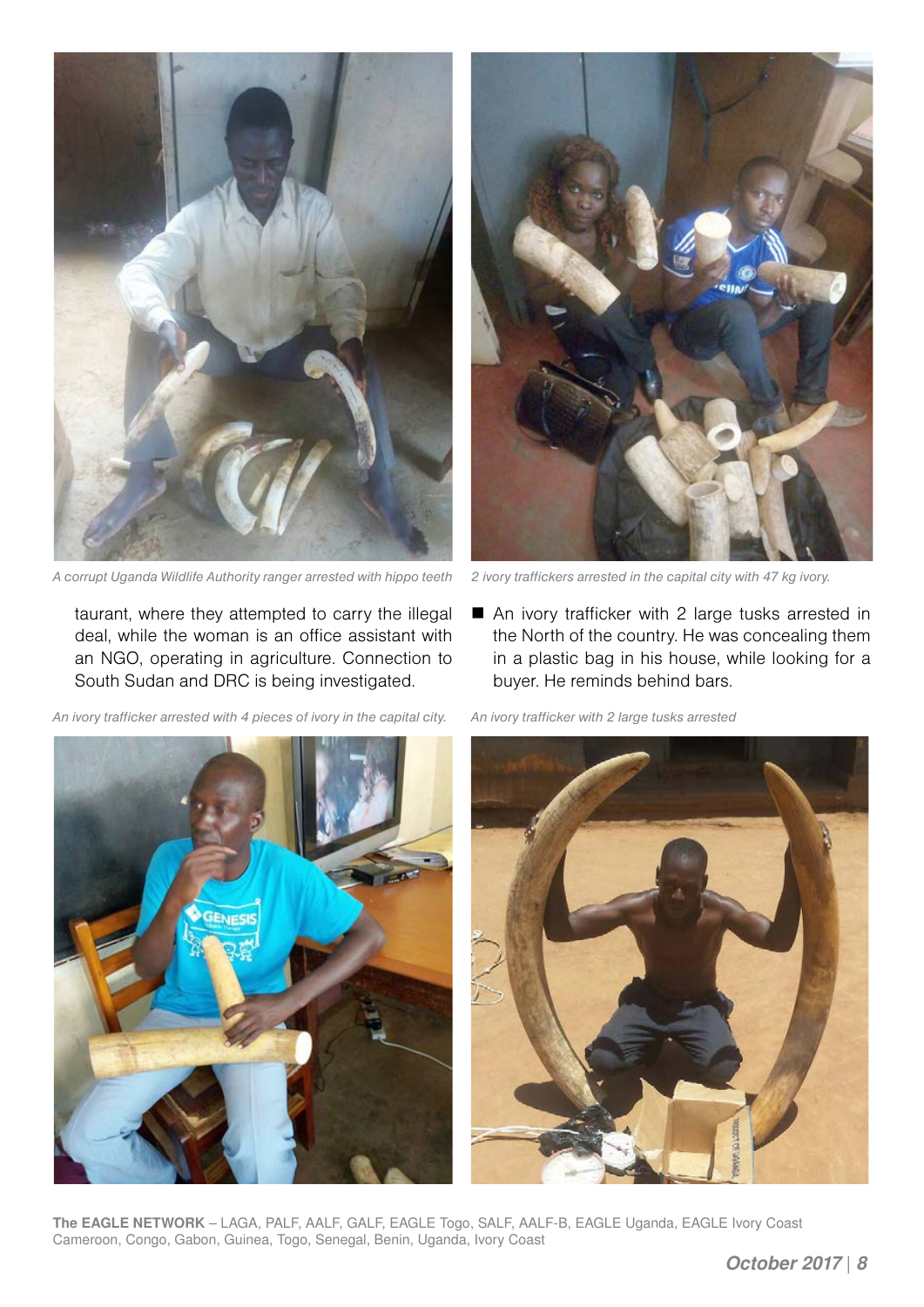■ An ivory trafficker arrested with 4 pieces of ivory weighing 15 kg in the capital city. He is a business man, connected to a ring of traffickers, bringing ivory from Democratic Republic of Congo.



*3 traffickers of Kenyan nationality arrested with 2 large tusks, weighing 47 kg.*

#### **Ivory Coast - EAGLE Ivory Coast**

- 4 traffickers including a corrupt custom officer arrested with 53 elephant tails and more than 52 kg of ivory. This is the largest known seizure ever of elephant tails representing the scale of the massacre by this ivory trafficking ring. These 53 killed elephants are just a snapshot of their ongoing illegal activities. The airport customs officer arrested is another flagrant example of corruption present in all sectors of public service. Money transfers across West Africa are being investigated. During the house searches more ivory objects were found, amongst other contraband from partially protected animals.
- Ofir Drori, the founding director of EAGLE Network travelled to Ivory Coast to support the external relations of the project. Together with Rens Ilgen he met with the Minister of of Environment, Water Resources & Forests, the Director of Cabinet and the Chargé des Affairs of the US Embassy to discuss and move towards signing the MoU.



■ A meeting was held at the Residence of the US Ambassador where Ofir



**The EAGLE NETWORK** – LAGA, PALF, AALF, GALF, EAGLE Togo, SALF, AALF-B, EAGLE Uganda, EAGLE Ivory Coast Cameroon, Congo, Gabon, Guinea, Togo, Senegal, Benin, Uganda, Ivory Coast